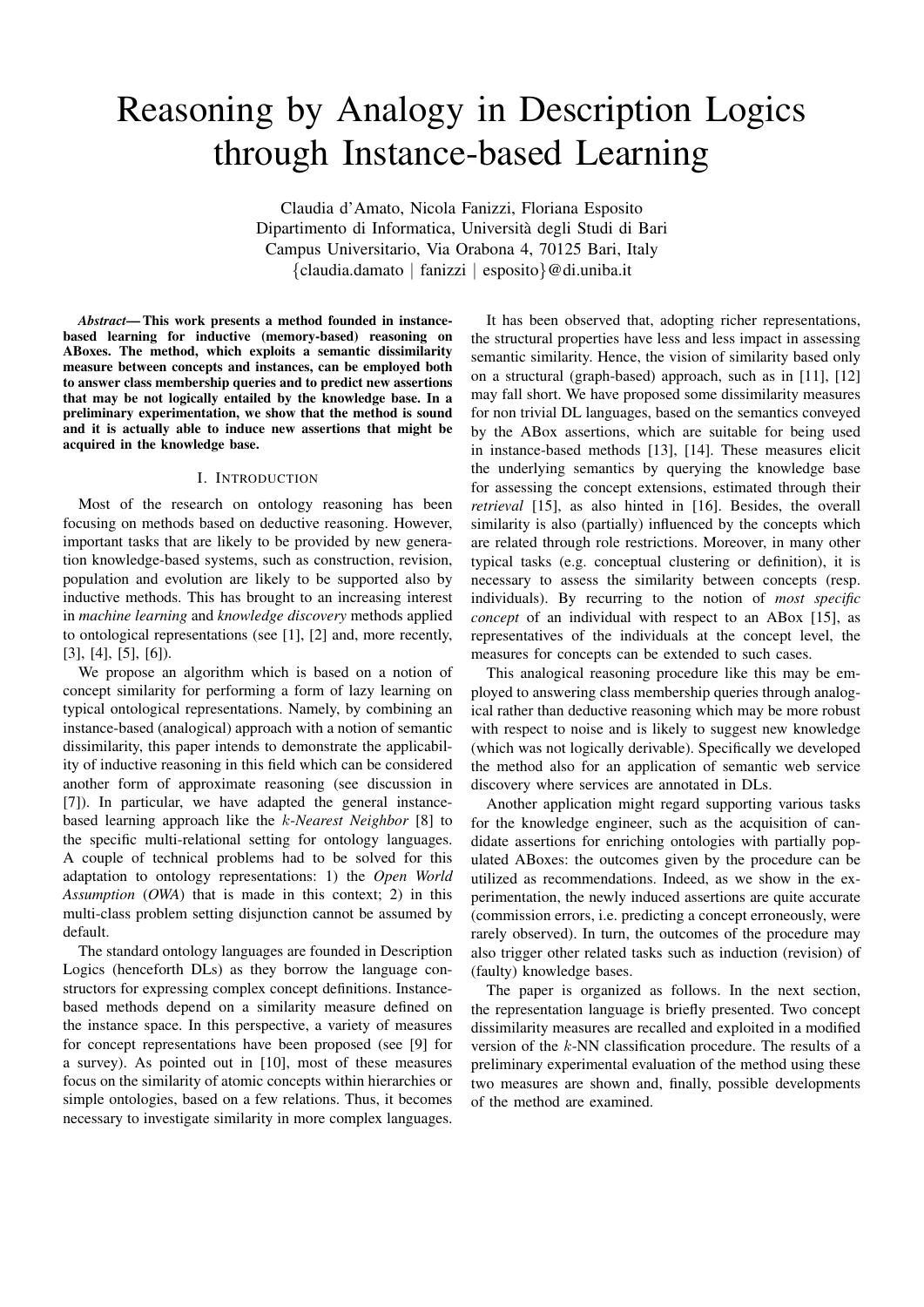## II. ALC KNOWLEDGE BASES

We recall the basics of  $ALC$  [17], a logic which adopts constructors supported by the standard ontology languages (see the DL handbook [15] for a thorough reference).

In DLs, descriptions are inductively defined starting with a set  $N_C$  of *primitive concept* names and a set  $N_R$  of *primitive roles*. Complex descriptions are built using primitive concepts and roles and the constructors showed in the following. The semantics of the descriptions is defined by an *interpretation*  $\mathcal{I} = (\Delta^{\mathcal{I}}, \cdot^{\mathcal{I}})$ , where  $\Delta^{\mathcal{I}}$  is a non-empty set, the *domain* of the interpretation, and  $\cdot^{\mathcal{I}}$  is the *interpretation function* that maps each  $A \in N_C$  to a set  $A^{\mathcal{I}} \subseteq \Delta^{\mathcal{I}}$  and each  $R \in N_R$  to  $R^{\mathcal{I}} \subseteq \Delta^{\mathcal{I}} \times \Delta^{\mathcal{I}}.$ 

The *top* concept  $\top$  is interpreted as the whole domain of objects  $\Delta^{\mathcal{I}}$ , while the *bottom* concept  $\bot$  corresponds to  $\emptyset$ . Complex descriptions can be built in  $ALC$  using the following constructors. The language supports *full negation*: given any description C, denoted  $\neg C$ , it amounts to  $\Delta^{\mathcal{I}} \setminus C^{\mathcal{I}}$ . Concept *conjunction*, denoted  $C_1 \sqcap C_2$ , yields the extension  $C_1^{\mathcal{I}} \cap C_2^{\mathcal{I}}$ ; dually, concept *disjunction*, denoted  $C_1 \sqcup C_2$ , yields the union  $C_1^{\mathcal{I}} \cup C_2^{\mathcal{I}}$ . Finally, the *existential restriction*, denoted  $\exists R.C$ , is interpreted as  $\{x \in \Delta^{\mathcal{I}} \mid \exists y \in \Delta^{\mathcal{I}}((x, y) \in R^{\mathcal{I}} \land y \in C^{\mathcal{I}})\}\$ and the *value restriction* ∀R.C has as its extension the set  $\{x \in \Delta^{\mathcal{I}} \mid \forall y \in \Delta^{\mathcal{I}}((x, y) \in R^{\mathcal{I}} \to y \in C^{\mathcal{I}})\}.$ 

The main inference is *subsumption* between concepts based on their semantics: given two descriptions C and D, C *subsumes* D, denoted by  $C \supseteq D$ , iff for every interpretation *I* it holds that  $C^{\mathcal{I}} \supseteq D^{\mathcal{I}}$ . When  $C \supseteq D$  and  $D \supseteq C$  then they are equivalent, denoted with  $C \equiv D$ .

A *knowledge base*  $K = \langle T, A \rangle$  contains a *TBox* T and an *ABox* A:

- T is the set of definitions  $C \equiv D$ , meaning that, for every interpretation  $\mathcal{I}, C^{\mathcal{I}} = D^{\mathcal{I}}$ , where C is the concept name and D is its description constructed as above;
- A contains concept and role assertions about the worldstate, e.g.  $C(a)$  and  $R(a, b)$ , meaning that, for every  $\mathcal{I}$ ,  $a^{\mathcal{I}} \in C^{\mathcal{I}}$  and  $(a^{\mathcal{I}}, b^{\mathcal{I}}) \in R^{\mathcal{I}}$ .

A related inference used in the following is *instance checking*, that is deciding whether an individual is an instance of a concept [18], [15]. Conversely, it may be necessary to find the concepts which an individual belongs to (*realization problem*), especially the most specific one (see Def. 5).

Semantically equivalent (yet syntactically different) descriptions can be given for the same concept. Nevertheless, equivalent concepts can be reduced to a normal form by means of rewriting rules that preserve their equivalence [19]:

A description D is in ALC *normal form* iff  $D \equiv \perp$  (then  $D := \perp$ ) or if  $D \equiv \top$  (then  $D := \top$ ) or if  $D = D_1 \sqcup \cdots \sqcup D_n$  $(\forall i = 1, \ldots, n, D_i \not\equiv \bot)$  with

$$
D_i = \bigcap_{A \in \text{prim}(D_i)} A \cap \bigcap_{R \in N_R} \left[ \forall R.\text{val}_R(D_i) \cap \bigcap_{E \in \text{ex}_R(D_i)} \exists R.E \right]
$$

where:

- prim $(D_i)$  is the set of all (negated) primitive concepts occurring at the top level of  $D_i$ ;
- val $_R(D_i)$  is the conjunction  $C_1^i \square \cdots \square C_n^i$  in the value restriction of role R, if any (otherwise val $_R(D_i) = \top$ );
- $ex_R(D_i)$  is the set of concepts in the existential restrictions of the role R.

For any R, every sub-description in  $ex_R(D_i)$  and  $val_R(D_i)$  is in normal form.

In the following, let  $\mathcal{L} = \mathcal{ALC}/\mathcal{L}$  be the quotient set of ALC descriptions in normal form.

## III. DISSIMILARITY MEASURES IN DESCRIPTION LOGICS

We recall two definition of dissimilarity measures for  $ALC$ descriptions expressed in normal form [13], [14]. These measures are based on both the structure and the semantics of the concept descriptions.

## *A. Overlap Dissimilarity Measure*

The first measure, is derived from a measure of the overlap between concepts, that can be defined as follows:

*Definition 1 (overlap function):* Let  $\mathcal I$  be the canonical interpretation of the ABox  $A$ . The *overlap function*  $f$  is defined<sup>1</sup>:  $f: \mathcal{L} \times \mathcal{L} \mapsto R^+$  defined for descriptions  $C, D \in \mathcal{L}$ , with  $C = \bigsqcup_{i=1}^{n} C_i$  and  $D = \bigsqcup_{j=1}^{m} D_j$ 

disjunctive level:

$$
f(C, D) := f_{\sqcup}(C, D) = \begin{cases} \infty & C \equiv D \\ 0 & C \sqcap D \equiv \bot \\ \max_{i,j} f_{\sqcap}(C_i, D_j) & \text{otherwise} \end{cases}
$$

conjunctive level:

$$
f_\sqcap(C_i,D_j) := f_P(\mathsf{prim}(C_i),\mathsf{prim}(D_j)) + \\ + \lambda (f_\forall(C_i,D_j) + f_\exists(C_i,D_j))
$$

with  $\lambda \in [0, 1]$ .

primitive concepts:

$$
f_P(P_1, P_2) := \frac{|R(P_1) \cup R(P_2)|}{|(R(P_1) \cup R(P_2)) \setminus (R(P_1) \cap R(P_2))|}
$$

where  $R(P) = \bigcap_{A \in P} A^{\mathcal{I}}$  and  $f_P(P_1, P_2) = \infty$  when  $R(P_1) = R(P_2)$ .

value restrictions:

$$
f_\forall(C_i, D_j) := \sum_{R \in N_R} f_\sqcup(\mathsf{val}_R(C_i), \mathsf{val}_R(D_j))
$$

existential restrictions:

$$
f_{\exists}(C_i, D_j) := \sum_{R \in N_R} \sum_{k=1}^{N} \max_{p=1,...,M} f_{\sqcup}(C_i^k, D_j^p)
$$

where  $C_i^k \in \text{ex}_R(C_i)$  and  $D_j^p \in \text{ex}_R(D_j)$  and we suppose w.l.o.g. that  $N = |\text{ex}_{R}(C_i)| \geq |\text{ex}_{R}(D_j)| = M$ , otherwise the indices N and M as well as  $C_i$  and  $D_j$  are to be exchanged in the formula above.

<sup>1</sup>The name  $A$  of the ABox is omitted for simplicity.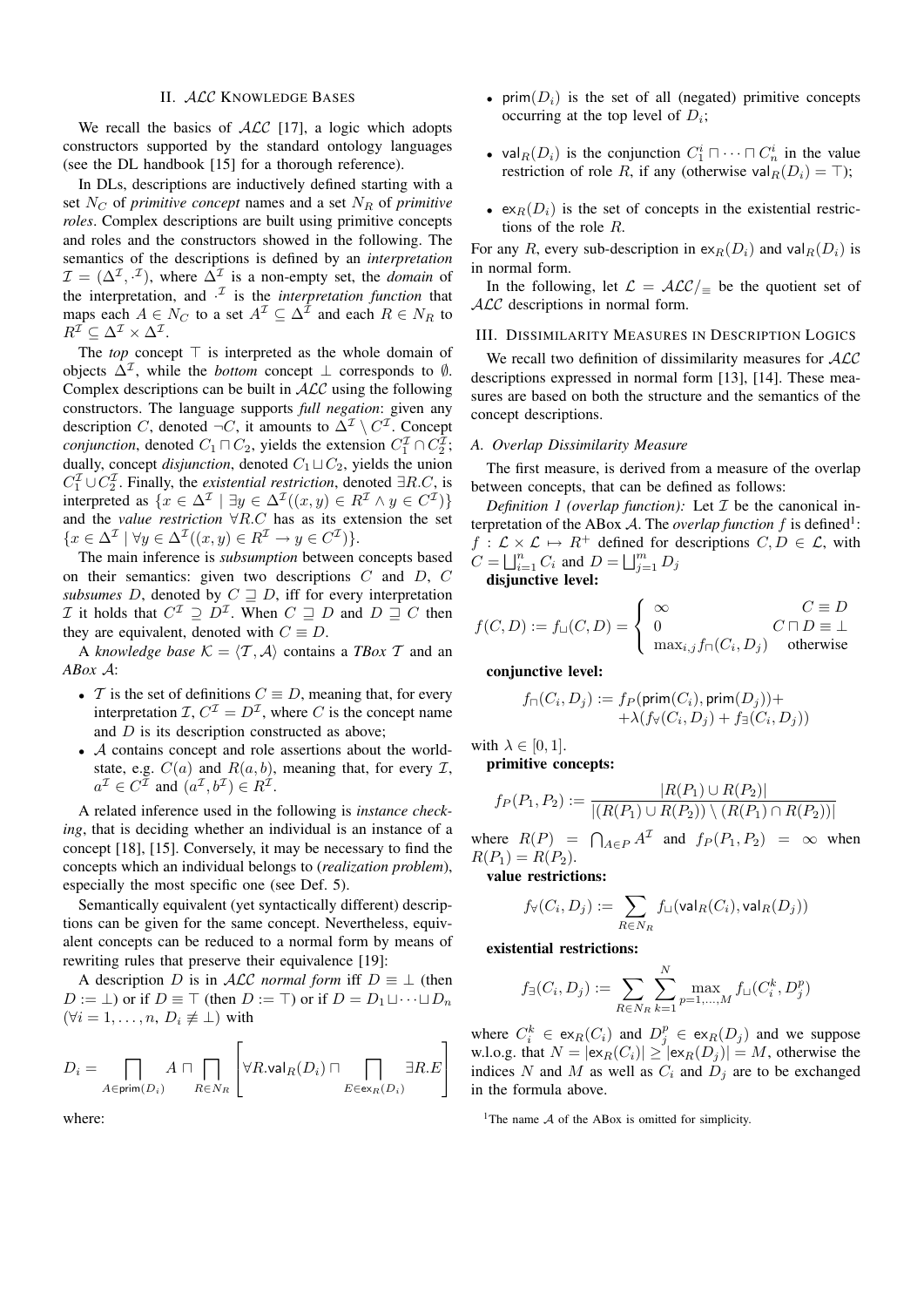The function  $f$  represents a measure of the overlap between two descriptions expressed in ALC normal form. It measures the similarity of the input concepts based on the similarity between their extensions (approximated with the retrieval) and also on the similarity of the concepts reached by the role restrictions. Namely, It is defined recursively beginning from the top level of the descriptions (a disjunctive level) up to the bottom level represented by (conjunctions of) primitive concepts.

Overlap at the disjunctive level is treated as the maximum overlap between the disjunctive forms of the input concepts. At conjunctive levels, instead of simply considering the similarity like in Tversky's measure [20] (as we do for prim's), that could turn out to be null in case of disjoint retrieval sets for the input concepts, we distinguish the overlaps between the prims and those between the concepts in the scope of the various role restrictions<sup>2</sup>; the contribution of the overlap of concepts reached through role restrictions can be penalized by tweaking the parameter  $\lambda$ . The measure for primitive concepts resembles Tversky's measure and it represents a semantic baseline since it depends on the semantics of the knowledge base, as conveyed by the ABox assertions. This is in line with to the ideas in [16], [10], where semantics is elicited as a probability distribution over the domain of the interpretation.

As for the role restrictions overlap, for the universal restrictions we simply add the overlap measures varying the role, while for the existential restrictions the measure is trickier: borrowing the idea of the existential mappings we consider, per role, all possible matches between the concepts in the scope of existential restrictions, then we consider the maximal sum of overlaps resulting from all the matches.

Now, it is possible to derive a dissimilarity measure based on  $f$  as follows:

*Definition 2 (overlap dissimilarity measure):* The *overlap dissimilarity measure* is a function  $d : \mathcal{L} \times \mathcal{L} \mapsto [0, 1]$  such that, given two concept descriptions  $C, D \in \mathcal{L}, C = \bigsqcup_{i=1}^n C_i$ and  $\tilde{D} = \bigsqcup_{j=1}^m D_j$ :

$$
d(C, D) := \begin{cases} 1 & \text{if } f(C, D) = 0\\ 0 & \text{if } f(C, D) = \infty\\ \frac{1}{f(C, D)} & \text{otherwise} \end{cases}
$$

Function d simply measures the level of dissimilarity between two concepts as the inverse of the overlap function f. Particularly, if  $f(C, D) = 0$ , i.e. there is no overlap between the considered concepts, then  $d$  must indicate that the two concepts are totally different, indeed  $d(C, D) = 1$ , the maximum value of its range. If  $f(C, D) = \infty$  this means that the two concepts are totally overlapped and consequently  $d(C, D) = 0$  that means that the two concept are indistinguishable, indeed  $d$  assumes the minimum value of its range. If the considered concepts have a partial overlap then their

<sup>2</sup>We tried also other solutions, such as considering minima or products of the three overlap measures, yet experimentally this did not yield a better performance whereas the computation time was increased. For practical reasons, the maximal measure  $\infty$  has been replaced with large numbers depending on the cardinality of the set of individuals in the ABox:  $|Ind(\mathcal{A})|$ .

dissimilarity is inversely proportional to their overlap, since in this case  $f(C, D) > 1$  and consequently  $0 < d(C, D) < 1$ .

## *B. A Dissimilarity Measure Based on Information Content*

As discussed in [12], a measure of concept (dis)similarity can be derived from the notion of *Information Content* (IC) that, in turn, depends on the probability of an individual to belong to a certain concept. Now, differently from other works, which assume that a probability distribution for the concepts in an ontology is known, we derive it from the knowledge base, from the distribution that can be estimated therein [16],  $[10]$ .

In order to approximate this probability for a certain concept C, we recur to its extension w.r.t. the considered ABox in a fixed interpretation. Namely, we chose the *canonical interpretation*  $I_A$ , which is the one adopting the set of individuals mentioned in the ABox as its domain and the identity as its interpretation function [15]. Now, given a concept  $C$  its probability is estimated by:

$$
pr(C) = |C^{\mathcal{I}_{\mathcal{A}}}|/|\Delta^{\mathcal{I}_{\mathcal{A}}}|
$$

Finally, we can compute the information content of a concept, employing this probability:

$$
IC(C) = -\log pr(C)
$$

A measure of the concept dissimilarity is now formally defined [14]:

*Definition 3 (IC dissimilarity):* Let A be an ABox with canonical interpretation I. The *information content dissimilarity measure* is a function  $g: \mathcal{L} \times \mathcal{L} \mapsto R^+$  defined recursively for any two normal form concept descriptions  $C, D \in \mathcal{L}$ , with  $C = \bigsqcup_{i=1}^{n} C_i$  and  $D = \bigsqcup_{j=1}^{m} D_j$ 

disjunctive level:

$$
g(C, D) := g_{\sqcup}(C, D) = \begin{cases} 0 & \text{if } C \equiv D \\ \infty & \text{if } C \sqcap D = \bot \\ \min_{1 \le i \le n} g_{\sqcap}(C_i, D_j) & \text{otherwise} \end{cases}
$$

conjunctive level:

$$
g_{\sqcap}(C_i, D_j) := g_P(\mathsf{prim}(C_i), \mathsf{prim}(D_j)) + \\ + \lambda (g_{\forall}(C_i, D_j) + g_{\exists}(C_i, D_j))
$$

with  $\lambda \in [0,1]$ .

primitive concepts:

$$
g_P(P_i, P_j) := \begin{cases} \infty & \text{if } P_i \sqcap P_j \equiv \bot \\ \frac{IC(P_i \sqcap P_j) + 1}{IC(ICS(P_i, P_j)) + 1} & \text{otherwise} \end{cases}
$$

value restrictions:

$$
g_{\forall}(C_i,D_j):=\sum_{R\in N_R}g_{\sqcup}({\rm val}_R(C_i),{\rm val}_R(D_j))
$$

existential restrictions:

$$
g_{\exists}(C_i, D_j) := \sum_{R \in N_R} \sum_{k=1}^{N} \min_{p=1,\dots,M} g_{\sqcup}(C_i^k, D_j^p)
$$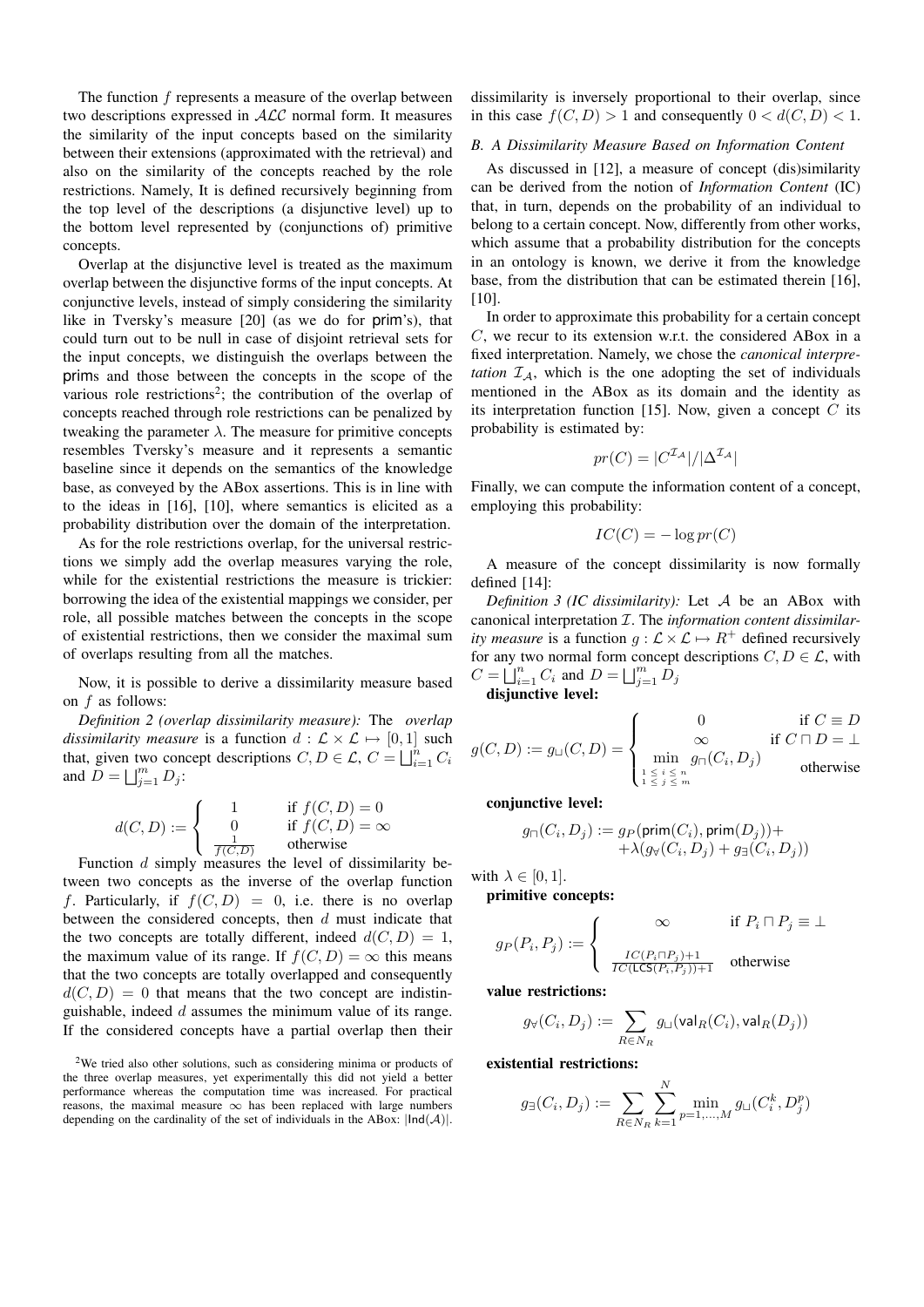where  $C_i^k \in \text{ex}_R(C_i)$  and  $D_j^p \in \text{ex}_R(D_j)$  and we suppose w.l.o.g. that  $N = |\exp(C_i)| \geq |\exp(D_i)| = M$ , otherwise the indices N and M are to be exchanged in the formula above.

The function  $g$  represents a measure of the dissimilarity between two descriptions expressed in ALC normal form. It is defined recursively beginning from the top level of the descriptions (a disjunctive level) up to the bottom level represented by (conjunctions of) primitive concepts.

Now g has values in  $[0, \infty]$ . It may be useful to derive a normalized dissimilarity measure as shown in the following.

*Definition 4 (normalized IC dissimilarity):* Let A be an ABox with canonical interpretation I. The *normalized information content dissimilarity measure* is the function d :  $\mathcal{L} \times \mathcal{L} \mapsto [0, 1]$ , such that given the concept descriptions in ALC normal form  $C = \bigsqcup_{i=1}^{n} C_i$  and  $D = \bigsqcup_{j=1}^{m} D_j$ , let

$$
d(C, D) := \begin{cases} 0 & \text{if } g(C, D) = 0\\ 1 & \text{if } g(C, D) = \infty\\ 1 - \frac{1}{g(C, D)} & \text{otherwise} \end{cases}
$$

## *C. Measuring the Dissimilarity between Individuals*

The notion of *Most Specific Concept* is commonly exploited for lifting individuals to the concept level.

*Definition 5 (most specific concept):* Given an ABox A and an individual a, the *most specific concept* of a w.r.t. A is the concept C, denoted  $\text{MSC}_A(a)$ , such that  $A \models C(a)$  and for any other concept D such that  $A \models D(a)$ , it holds that  $C \sqsubseteq D$ .

In case of cyclic ABoxes expressed in a DL with existential restrictions the MSC may not be expressed by a finite description [15], yet it may be often approximated.

On performing experiments related to another similarity measure exclusively based on concept extensions [21], we noticed that, recurring to the MSC for lifting individuals to the concept level, just falls short: indeed the MSCs may be too specific and unable to include other (similar) individuals in their extensions. By comparing descriptions reduced to the normal form we have given a more structural definition of dissimilarity. However, since MSCs are computed from the same ABox assertions, reflecting the current knowledge state, this guarantees that structurally similar representations will be obtained for semantically similar concepts.

Let us recall that, given the ABox, it is possible to calculate the most specific concept of an individual  $a$  w.r.t. the ABox,  $\mathsf{MSC}(a)$  or at least its approximation  $\mathsf{MSC}^k(a)$  up to a certain description depth  $k$ . In some cases these are equivalent concepts but in general we have that  $\mathsf{MSC}^k(a) \sqsupseteq \mathsf{MSC}(a)$ .

Given two individuals  $a$  and  $b$  in the ABox, we consider  $\mathsf{MSC}^k(a)$  and  $\mathsf{MSC}^k(b)$  (supposed in normal form). Now, in order to assess the dissimilarity between the individuals, d measure can be applied to these descriptions:

$$
d(a, b) := d(MSC^k(a), \text{MSC}^k(b))
$$

This may turn out to be handy in several tasks, namely both in inductive reasoning (construction, repairing of knowledge bases) and in information retrieval.

## *D. Discussion*

We proved in [13], [14] that these measures are really dissimilarity measures according to the formal definition [22], considering that their input (what is actually compared) is equivalence classes in  $\mathcal{L}$ , i.e.  $\mathcal{ALC}$  concept descriptions with the same normal form.

As previously mentioned, we have also attempted slightly different measure definitions (e.g. considering minima or products at the conjunctive level that sound more intuitive) which experimentally did not prove more effective than the simple (additive) definition given above.

The computational complexity of the measures depends on the complexity of the required reasoning services for computing the concepts retrieval. Namely both subsumption and instance-checking are P-space for the  $ALC$  logic[18], yet such inference can be computed once and preliminarily, before the measures are computed for the method we will present in the following.

Obviously when computing the dissimilarity measures for cases involving individuals, the extra cost of computing MSCs (or their approximations) has to be added.

Nevertheless, in practical applications, these computations may be efficiently carried out exploiting the statistics that are maintained by the DBMSs query optimizers. Besides, the counts that are necessary for computing the concept extensions could be estimated by means of the probability distribution over the domain.

# IV. A NEAREST NEIGHBOR CLASSIFICATION PROCEDURE IN DESCRIPTION LOGICS

We briefly review the basics of the  $k$ -Nearest Neighbor method (k*-NN*) and propose how to exploit the classification procedure for inductive reasoning. In this lazy approach to learning, a notion of distance (or dissimilarity) measure for the instance space is employed to classify a new instance.

Let  $x_q$  be the instance that requires a classification. Using a dissimilarity measure, the set of  $k$  nearest pre-classified instances is selected. The objective is to learn a discrete-valued target function  $h: IS \mapsto V$  from a space of instances IS to a set of values  $V = \{v_1, \ldots, v_s\}$ . In its simplest setting, the k-NN algorithm approximates h for new instances  $x_a$  on the ground of the value that  $h$  assumes in the neighborhood of  $x_q$ , i.e. the k closest instances to the new instance in terms of a dissimilarity measure. Precisely, it is assigned according to the value which is *voted* by the majority of instances in the neighborhood. The the classification function  $h$  can be formally defined as follows:

$$
\hat{h}(x_q) := \underset{v \in V}{\text{argmax}} \sum_{i=1}^k \delta(v, h(x_i))
$$

where  $\delta$  is a function that returns 1 in case of matching arguments and 0 otherwise. Note that the hypothesized function  $\hat{h}$ is defined only extensionally, that is the  $k$ -NN method does not return an intensional classification model (e.g. a function or a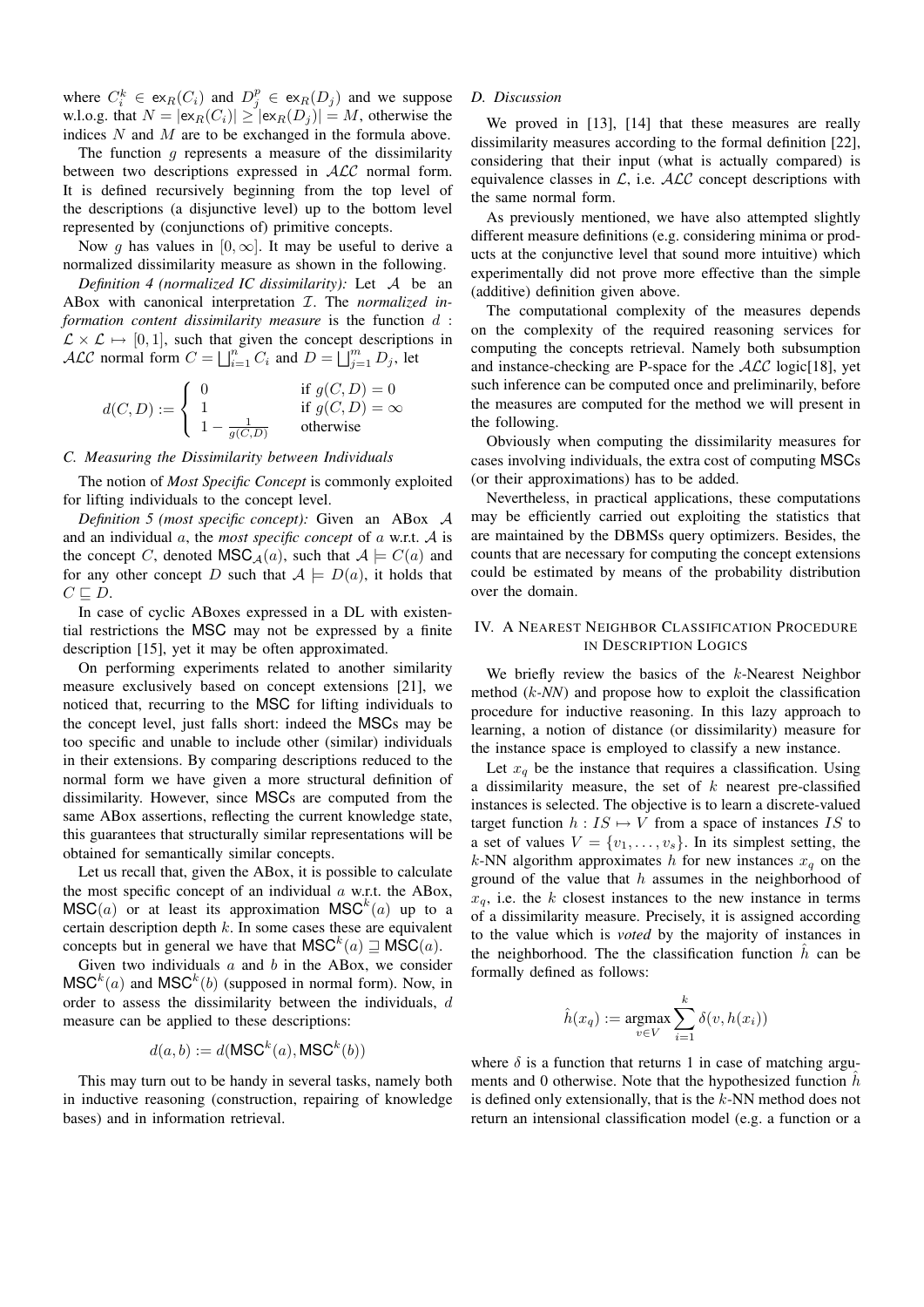concept definition), it merely gives an answer for new query instances to be classified, employing the procedure above.

This simple formulation does not take into account the similarity among instances, except when selecting the instances to be included in the neighborhood. Therefore a modified setting is generally adopted, weighting the vote on the grounds of the similarity of the instance:

$$
\hat{h}(x_q) := \underset{v \in V}{\operatorname{argmax}} \sum_{i=1}^k w_i \delta(v, h(x_i)) \tag{1}
$$

where, usually,  $w_i = 1/d(x_i, x_q)$  or  $w_i = 1/d(x_i, x_q)^2$ .

Usually this method is employed to classify vectors of features in some *n*-dimensional instance space (e.g. often  $IS = \mathbb{R}^n$ . Let us now turn to adapt the method to the more complex context of DLs descriptions. Preliminarily, it should be observed that a strong assumption of this setting is that it can be employed to assign a value (e.g. a class) to a query instance among a set of values which can be regarded as a set of pairwise disjoint concepts/classes. This is an assumption that cannot be always valid. In this case, indeed, an individual could be an instance of more than one concept.

Let us consider a new value set  $V = \{C_1, \ldots, C_s\}$  of concepts  $C_i$  that may be assigned to a query instance  $x_q$ . If they were to be considered as disjoint (like in the standard machine learning setting), the decision procedure would adopt the hypothesis function defined in Eq. (1), with the query instance assigned the *single* concept voted by the weighted majority of instances in the neighborhood.

In the general case considered in this paper, when the disjointness of the classes cannot be assumed (unless explicitly stated in the TBox), one can adopt another answering procedure, decomposing the multi-class problem into smaller binary classification problems (one per concept). Therefore, a simple binary value set  $(V = \{-1, +1\})$  is to be employed. Then, for each single concept (say  $C_j$ ), a hypothesis  $\hat{h}_j$  is computed on the fly during the classification phase:

$$
\hat{h}_j(x_q) := \underset{v \in V}{\operatorname{argmax}} \sum_{i=1}^k \frac{\delta(v, h_j(x_i))}{d(x_q, x_i)^2} \quad \forall j \in \{1, \dots, s\} \quad (2)
$$

where each function  $h_i$ , simply indicates the occurrence  $(+1)$ or absence (−1) of the corresponding assertion in the ABox for the k training instances  $x_i$ :  $C_j(x_i) \in A$ . Alternately<sup>3</sup>,  $h_j$  may return +1 when  $C_j(x_i)$  is logically entailed by the knowledge base  $K$ , and  $-1$  otherwise.

The problem with non-explicitly disjoint concepts is also related to the *Closed World Assumption* usually made in the context of Information Retrieval and Machine Learning. That is the reason for adapting the standard setting to cope both with the case of non-disjoint concepts and with the OWA which is commonly made in the Semantic Web context. To deal with the OWA, the absence of information on whether a certain instance x belongs to the extension of concept  $C_i$  should not be interpreted negatively; rather, it should count as neutral information. Thus, one can still adopt the decision procedure in Eq. (2), however another value set has to be adopted for the  $h_j$ 's, namely  $V = \{-1, 0, +1\}$ , where the three values denote, respectively, positive occurrence, absence and negative occurrence (positive for the concept negation). Formally:

$$
h_j(x) = \begin{cases} +1 & C_j(x) \in \mathcal{A} \\ 0 & C_j(x) \notin \mathcal{A} \land \neg C_j(x) \notin \mathcal{A} \\ -1 & \neg C_j(x) \in \mathcal{A} \end{cases}
$$

Again, a more complex procedure may be devised by simply substituting the notion of occurrence (absence) of assertions in (from) the ABox with one based on logic entailment (denoted with  $\vdash$ ) from the knowledge base, i.e.  $\mathcal{K} \vdash C_i(x)$ ,  $\mathcal{K} \not\vdash C_i(x)$ nor  $\mathcal{K} \not\vdash \neg C_j (x)$  and  $\mathcal{K} \vdash \neg C_j (x)$ , respectively. Although this may help reaching the precision of deductive reasoning, it is also much more computationally expensive, since the simple lookup in the ABox must be replaced with instance checking.

From a computational viewpoint this procedure could be implemented to provide an answer even more efficiently than with a standard deductive reasoner. Indeed, once the retrieval of the primitive concepts is computed, the dissimilarity measures can be easily computed by means of a dynamic programming algorithm. Besides, the various measures could be maintained in an ad hoc data structure which would allow for an efficient retrieval of the nearest neighbors, such as the kD-trees or ball trees [23]

### V. EXPERIMENTS

#### *A. Experimental Setting*

In order to assess the validity of the presented method with the dissimilarity measures proposed in Sect. III, we have applied it to the instance classification problem, with four different ontologies represented in OWL: FSM, SURFACE-WATER-MODEL from the Protégé library<sup>4</sup>, the FINANCIAL ontology<sup>5</sup> employed as a testbed for the PELLET reasoner and a small FAMILY ontology written in our lab. Although they are represented in languages that are different from  $ALC$ , we simply discarded these details when constructing the MSC approximations to be able to apply the presented measures.

FAMILY is an ALCF ontology describing *kinship* relationships. It is made up of 14 concepts (both primitive and defined), some of them are declared to be disjoint, 5 object properties, 39 distinct individual names. Most of the individuals are asserted to be instances of more than one concept, and are involved in more than one role assertions. This ontology has been written to have a small yet more complex case with respect to the following ones. Indeed, while the other ontologies are more regular, i.e. only some concepts are employed in the assertions (the others are defined only intensionally), in the FAMILY ontology every concept

<sup>3</sup>For the sake of simplicity and efficiency, this case will not be considered in the following.

<sup>&</sup>lt;sup>4</sup>See the webpage:

http://protege.stanford.edu/plugins/owl/owl-library<br>
See the webpage: http://www.cs.put.poznan.pl the webpage: http://www.cs.put.poznan.pl/ alawrynowicz/financial.owl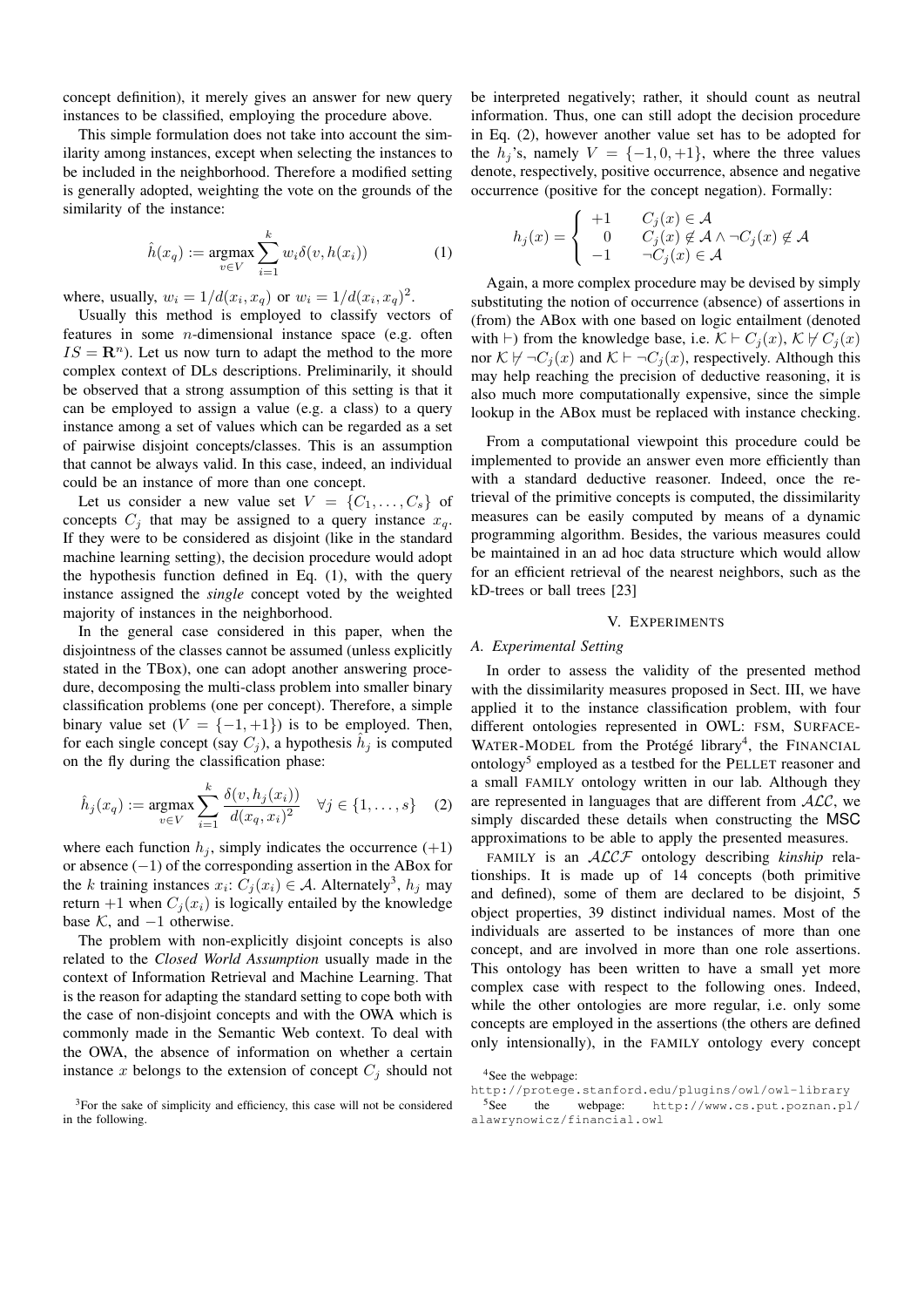has at least one instance asserted. The same happens for the assertions on roles; particularly, there are some cases where role assertions constitute a chain from an individual to another one, by means of other intermediate assertions.

The FSM ontology describes the domain of *finite state machines* using the  $\mathcal{SOF}(D)$  language. It is made up of 20 (both primitive and defined) concepts (some of them are explicitly declared to be disjoint), 10 object properties, 7 datatype properties, 37 distinct individual names. About half of the individuals are asserted as instances of a single concept and are not involved in any role (object property).

SURFACE-WATER-MODEL is an  $ALCOF(D)$  ontology describing the domain of the surface water and the water quality models. It is based on the *Surface-water Models Information Clearinghouse* (SMIC) of the USGS. Namely, it is an ontology of numerical models for surface water flow and water quality simulation. The application domain of these models comprises lakes, oceans, estuaries etc.. These models are classified based on their availability, application domain, dimensions, partial differential equation solver, and characteristics types. It is made up of 19 concepts (both primitive and defined) without any specification about disjointness, 9 object properties, 115 distinct individual names; each of them is an instance of a single class and only some of them are involved in object properties.

FINANCIAL is an  $ALCTF$  ontology that describes the domain of eBanking. It is made up of 60 (both primitive and defined) concepts (some of them are declared to be disjoint), 17 object properties, and no datatype property. It contains 17941 distinct individual names. From the original ABox, we randomly extracted assertions for 652 individuals.

The classification method was applied to all the individuals in each ontology; namely, the individuals were checked to assess if they were instances of the concepts in the ontology through the analogical method. The performance was evaluated comparing its responses to those returned by a standard reasoner<sup>6</sup> as a baseline.

Specifically, for each individual in the ontology the MSC is computed and enlisted in the set of training (or test) examples. Each example is classified applying the adapted k-NN method presented in the previous section. As a value of  $k$ we chose  $\sqrt{|Ind(\mathcal{A})|}$ , as advised in the instance-based learning literature.

The experiment has been repeated twice adopting a leaveone-out cross validation procedure with both the dissimilarity measures defined in Section III.

For each concept in the ontology, we measured the following parameters for the evaluation:

- *match rate*: number of cases of individuals that got exactly the same classification by both classifiers with respect to the overall number of individuals;
- *omission error rate*: amount of unlabeled individuals (our method could not determine whether it was an instance

#### TABLE I

AVERAGE RESULTS OF THE EXPERIMENTS WITH THE METHOD EMPLOYING THE MEASURE BASED ON OVERLAP.

| Match | <b>Commission Omission Induction</b>                                      |      |      |
|-------|---------------------------------------------------------------------------|------|------|
| Rate  | Rate                                                                      | Rate | Rate |
|       | FAMILY $.654\pm.174$ $.000\pm.000$ $.231\pm.173$ $.115\pm.107$            |      |      |
|       | FSM $.974 \pm .044$ $.026 \pm .044$ $.000 \pm .000$ $.000 \pm .000$       |      |      |
|       | S.-W.-M. $.820\pm.241$ $.000\pm.000$ $.064\pm.111$ $.116\pm.246$          |      |      |
|       | FINANCIAL .807 $\pm$ .091 .024 $\pm$ .076 .000 $\pm$ .001 .169 $\pm$ .076 |      |      |

or not) while it was to be classified as an instance of that concept;

- *commission error rate*: amount of individuals (analogically) labeled as instances of a concept, while they (logically) belong to that concept or vice-versa
- *induction rate*: amount of individuals that were found to belong to a concept or its negation, while this information is not logically derivable from the knowledge base

We report the average rates obtained over all the concepts in each ontology and also their standard deviation.

## *B. Experiments Employing the Overlap Measure*

By looking at Tab. I reporting the experimental outcomes with the dissimilarity measure based on the overlap (see Def. 2), preliminarily it is important to note that, for every ontology, the commission error was quite low. This means that the classifier did not make critical mistakes i.e. cases when an individual is deemed as an instance of a concept while it really is an instance of another disjoint concept.

In particular, by looking at the outcomes related to the FAMILY ontology, it can be observed that the match rate is the lowest while the highest rate of omission errors was reported. This may be due to two facts: 1) very few individuals were available w.r.t. the number of concepts<sup>7</sup>; 2) sparse data situation: instances are irregularly *spread* over the concepts, that is they might be instances of different concepts, which are sometimes disjoint. Hence the MSC approximations that were computed also resulted very different one from another, which reduces the possibility of significantly matching similar MSCs. This is a known drawback of the Nearest-Neighbor methods. Nevertheless, as mentioned above, it is important to note that the algorithm did not make any commission error and it is able to infer new knowledge (11%).

As regards the FSM ontology, we have observed the maximum match rate with respect to the classification given by the logic reasoner. Moreover, differently from the other ontologies, both the omission error rate and induction rate were null. A very limited percentage of incorrect classification cases was observed. These outcomes were probably due to the fact that individuals in this ontology are quite regularly divided by the assertions on concepts and roles, so computing their MSCs, these are all very similar to each other and so the amount

<sup>6</sup>We employed PELLET: http://pellet.owldl.com

<sup>7</sup> Instance-based methods make an intensive use of the information about the individuals and improve their performance with the increase of the number of instances considered.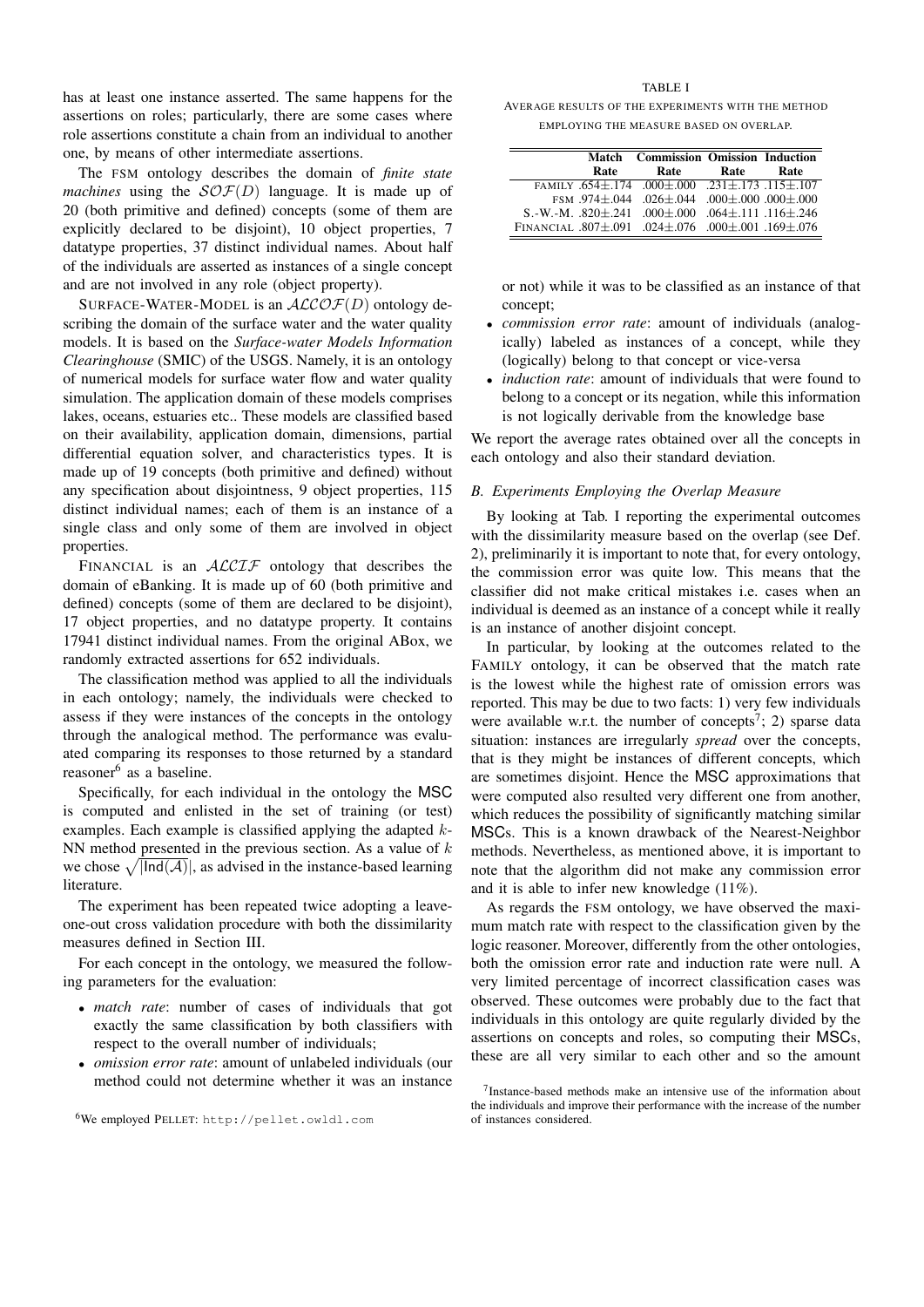### TABLE II

AVERAGE RESULTS OF THE EXPERIMENTS WITH THE METHOD EMPLOYING THE MEASURE BASED ON INFORMATION CONTENT.

|                                                                           | <b>Match</b> Commission Omission Induction |      |      |
|---------------------------------------------------------------------------|--------------------------------------------|------|------|
| Rate                                                                      | Rate                                       | Rate | Rate |
| FAMILY $.608\pm.230$ $.000\pm.000$ $.330\pm.216$ $.062\pm.217$            |                                            |      |      |
|                                                                           | FSM.899±.178.096±.179.000±.000.005±.024    |      |      |
| S.-W.-M. $.820\pm.241$ $.000\pm.000$ $.064\pm.111$ $.116\pm.246$          |                                            |      |      |
| FINANCIAL .807 $\pm$ .091 .024 $\pm$ .076 .000 $\pm$ .001 .169 $\pm$ .046 |                                            |      |      |

of information they convey is very low. A choice of a lower number  $k$  of neighbors could probably help committing those residual errors.

For the same reasons, also for the SURFACE-WATER-MODEL ontology quite a high rate of matching classifications was reported (yet less then with the previous ontology); moreover, some cases of omission error (6%) were observed. The induction rate was about 12% which means that for this ontology our classifier always assigned individuals to the correct concepts but, in some cases, it could also induce new assertions. Since this rate represents assertions that were not logically deducible from the ontology and yet they were inferred inductively by the analogical classifier, these figures would be a positive outcome (provided this knowledge were deemed as correct by an expert). Particularly, in this case the increase of the induction rate has been due to the presence of assertions of mutual disjointness for some of the concepts.

Results are no different also for the case of the experiments with FINANCIAL ontology that largely exceeds the others in terms of number of concepts and individuals. Namely, the observed match rate is again above the 80% and the rest of the cases are comprised in the induction rate (17%), leaving a limited margin to residual errors. This corroborates a fact about the NN learners, that is their reaching better and better performance in the limit, as long as new training instances become available. Actually, performing a 10-fold cross validation we obtained almost the same results.

# *C. Experiments with the Information Content Measure*

The average results obtained by adopting the procedure with the measure based on information content (see Def. 4) are reported in Table II.

By analyzing this table it is possible to note that no sensible variation was observed in the classifications performed using the first dissimilarity measure. Particularly, with both measures the method correctly classified all the individuals, without commission errors. The reason is that, in most of the cases, the individuals of these ontologies are instances of one concept only and they are involved in a few roles (object properties). Some of the figures are slightly lower than those observed in the other experiment: this is confirmed by a higher variability.

Surprisingly, the results on the larger ontologies (S.-W.-M. and FINANCIAL) perfectly match those obtained with the other measure which is probably due to the fact that we used a leaveone-out cross-validation mode which yielded a high value for the number  $k$  of training instances for the neighborhood and

it is well known that the NN procedure becomes more and more precise as more instances can be considered. The price to be paid was a longer computation time.

## VI. CONCLUSIONS AND FUTURE WORK

In this work we have coupled with a method for inductive inference on ABoxes with two composite concept similarity measures. The method is based on the classification in analogy with the majority of neighbor training individuals. It can be naturally exploited for predicting/suggesting missing information about individuals thus enabling a sort of inductive retrieval. For example, it may be employed a query to the KB may be issued. Specifically we are targeting also the task of service discovery when for semantically annotated web service. Even more so the outcomes of our method may be decisive for enabling a series of other inductive tasks such as clustering, case-based reasoning, , etc..

The proposed method is able to induce new assertions, in addition to the knowledge already derivable by means of a reasoner. Then it seems to be able to enhance the standard instance-based classification. Particularly, an increase in accuracy was observed when the instances increase in number and are homogeneously spread.

The presented measure can be refined tweaking the weighting factor  $\lambda$  for decreasing the impact of the dissimilarity between nested sub-concepts in the descriptions on the determination of the overall value.

Lately, we have defined another measure for  $ALN$  [24]. Hence a natural extension may concern the definition of dissimilarity measures in more expressive DLs languages. For example, a normal form for  $ALCN$  can be obtained based on those for  $ALN$  and  $ALCN$ . Then, by exploiting the notion of existential mappings [25], the measure presented in this paper may be extended to more expressive DLs. We are currently developing other kind of semantic similarities based on the idea of the hypothesis-driven distance.

Besides, as mentioned, this method could be extended with different (yet still computationally tractable) answering procedures grounded on statistical inference (non-parametric tests based on ranked distances), in order to accept answers as correct with a high degree of confidence. Furthermore, the  $k$ -NN method in its classical form is particularly suitable for the automated induction of missing values for (scalar or numeric) datatype properties of an individual as an estimate derived from the values of the datatypes for the surrounding individuals.

Kernels are another means to express a notion of similarity is some unknown feature space. We are working at the definition of kernel functions on DLs representations [26], thus allowing the exploitation of kernel methods efficiency (e.g. the support vector machines) in a multi-relational setting.

#### ACKNOWLEDGMENTS

This work was partially supported by the regional interest projects DIPIS (*DIstributed Production as Innovative System*) and DDTA (*Distretto Digitale Tessile Abbigliamento*) in the